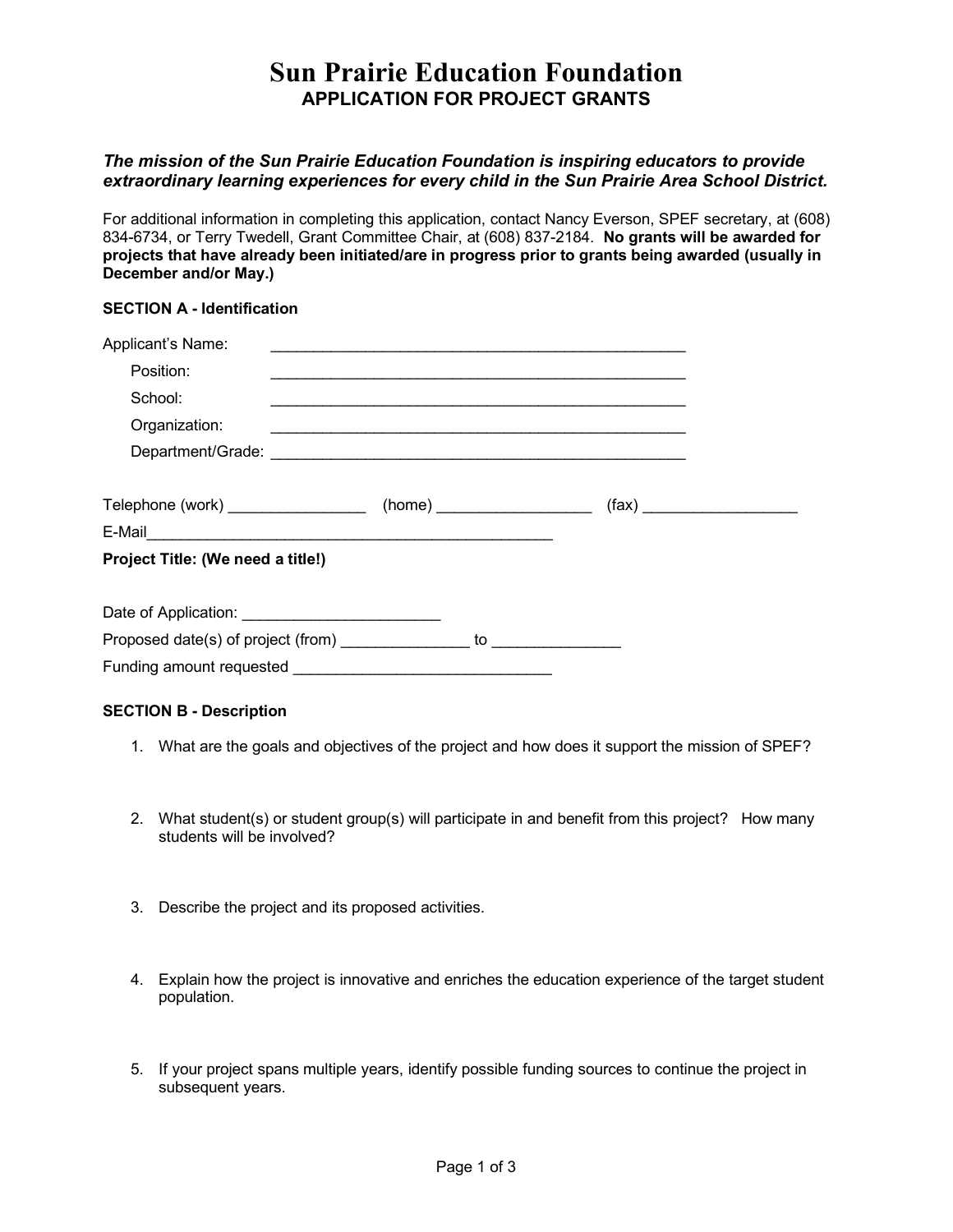# **Sun Prairie Education Foundation APPLICATION FOR PROJECT GRANTS**

6. List the key individuals who will be involved in supervising or coordinating the activity. Briefly describe the role of each individual. Indicate one individual who will have the principal responsibility for overseeing the activity (i.e. the Project Leader).

Participant's Name Role in Project

Project Leader

**Please attach any letters of endorsement and support to this application. Such letters are not required, but may assist the committee when reviewing your application.**

#### **SECTION C - Budget**

Provide a complete budget for the project. For each budget item, provide a written justification for that item. Attach additional pages as needed.

Outside Consultants, Lecturers, etc. Amount

Equipment and Supplies

**Transportation and Travel** 

Other Expenses (Specify)

**Identify all other funding available for the project (Specify the amount(s) and source(s) of funds in addition to those requested from the Sun Prairie Education Foundation, and how the funds will be used.)**